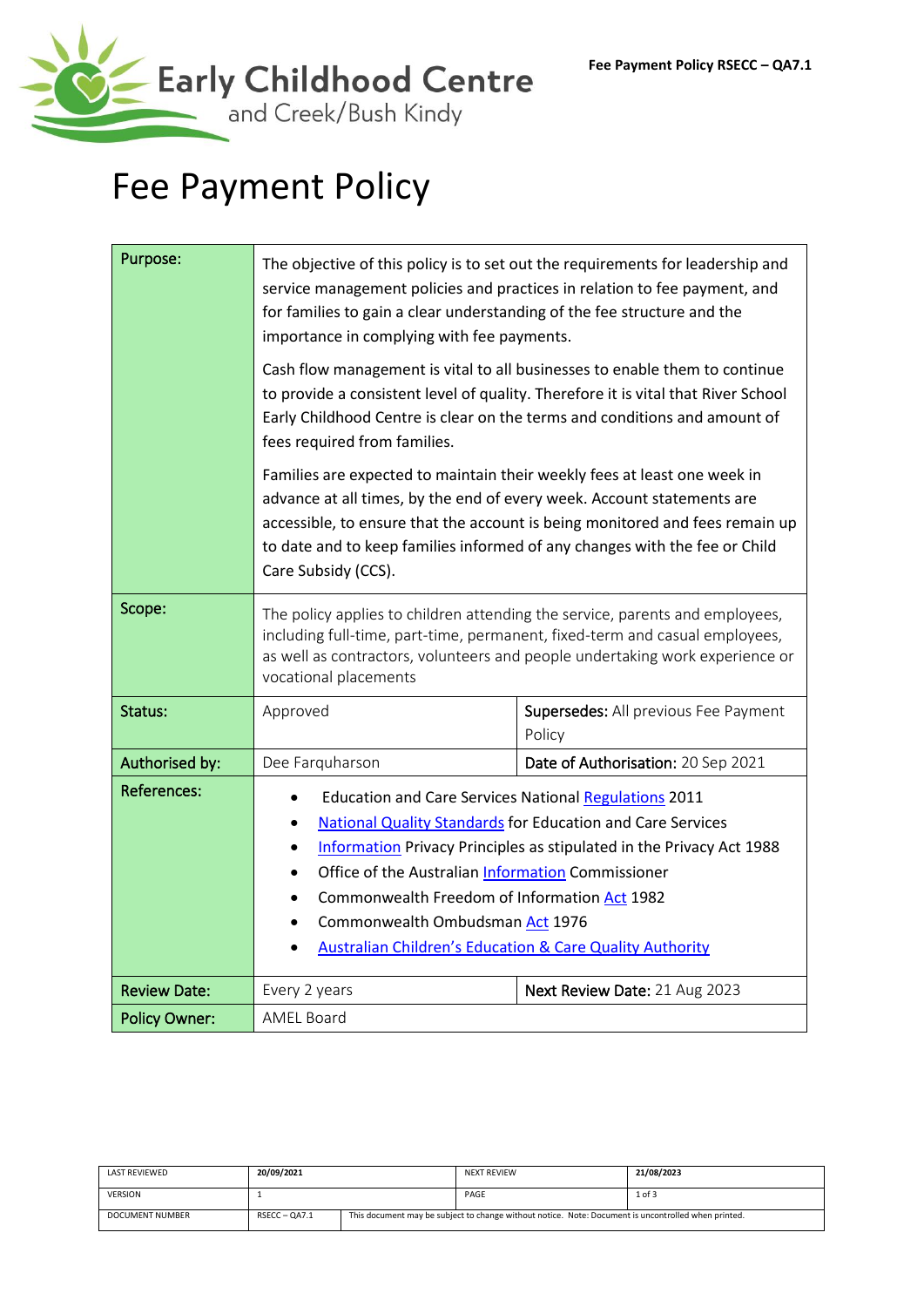

# **Policy Statement**

River School Early Childhood Centre has a proven debt management procedure. We will endeavor to hold conversations with families to arrange payment plans in consultation with account holders if accounts fall more than three weeks in arrears. If a family's account falls into arrears, and no arrangements can be reached, we will take steps to recover the outstanding amount, at the risk of losing the child's position at the service and a possible bad credit rating for the account holder if the outstanding amount is not collected.

River School Early Childhood Centre accept Direct Deposit for payment of fees.

Fees are charged daily and may vary depending on Child Care Subsidy (CCS) eligibility. Child Care Subsidy is paid directly to the service.

Fees are subject to change at any time provided the legislative notice period has been given.

# **IMPLEMENTATION**

# **Nominated Supervisor or Responsible Person will:**

- Monitor Child Care Subsidy (CCS) for any possible errors.
- Ensure families know how they can access current account statements and encourage them to review them at least once a week.
- Monitor accounts to identify any issues on a weekly basis.
- Advise the account holder as soon as possible of any changes or discrepancies to the family's regular account that they have identified.
- Advise account holder that non-payment of fees will jeopardise the child's place in the service.
- Ensure relevant notes are added to the service accounts data base for future reference.
- Provide account holder with a Payment Agreement if fees have fallen behind, ensuring account is up to date within four weeks.
- Ensure approved and valid fee discounts have been applied to accounts.
- Ensure a current fee schedule is available for families.

#### **Account holder will:**

- Be responsible for checking their account statement weekly and ensuring the amount is correct. If there are any discrepancies, families should call the service and notify the Centre Manager as soon as possible to ensure correct amount. This should be followed up with an email or letter to confirm change, as soon as possible.
- Maintain fees one week in advance at all times.
- If fees fall behind, make arrangements for fees to be bought up to date immediately.
- Accept the conditions of the Payment Agreement if account is in arrears

#### **Payment Agreements**

The Centre Manager will make Payment Agreements with account holders that have allowed their accounts to fall behind.

| <b>LAST REVIEWED</b> | 20/09/2021    |                                                                                                     | <b>NEXT REVIEW</b> | 21/08/2023 |
|----------------------|---------------|-----------------------------------------------------------------------------------------------------|--------------------|------------|
| <b>VERSION</b>       |               |                                                                                                     | PAGE               | 2 of 3     |
| DOCUMENT NUMBER      | $RSECC-OA7.1$ | This document may be subject to change without notice. Note: Document is uncontrolled when printed. |                    |            |